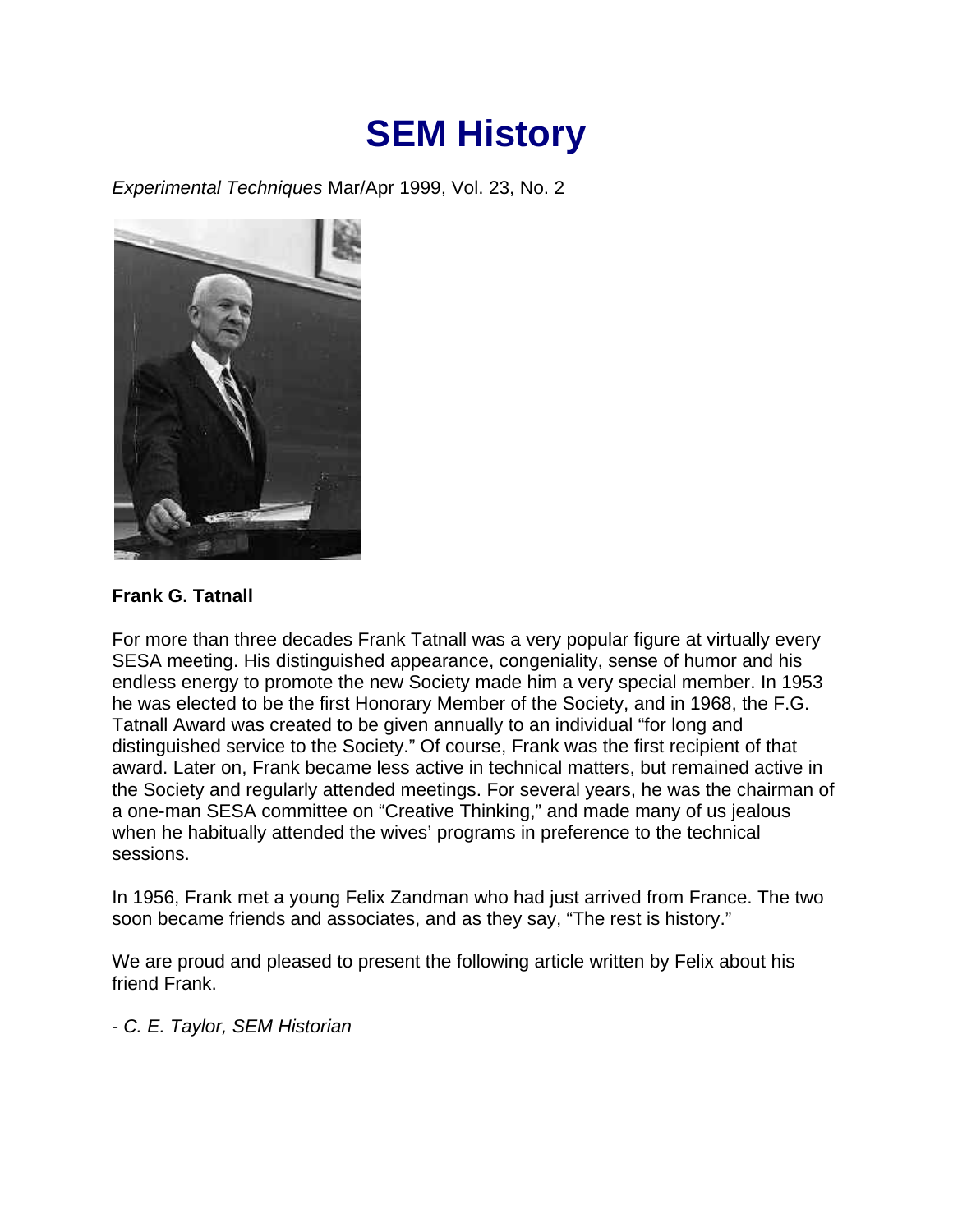## **On Frank Tatnall**

*by Dr. Felix Zandman, Honorary Member of SEM, and CEO of Vishay Intertechnology, Inc.*

Francis G. Tatnall was born in 1896. He graduated from the University of Pennsylvania with a M.E. degree. He was married to Emily, and they had three children. He lived in Plymouth Meeting, Pennsylvania.

Who was Frank Tatnall? A scientist, a sales manager, an engineer, a lawyer, a businessman - all may describe aspects of Frank's character, but none truly do him justice. Frank was a superb entrepreneur - the best you could find. As an entrepreneur, he was the sole of many new products and ideas in stress analysis...this was Frank.

Anyone who's read Frank Tatnall's autobiographical book, "Tatnall on Testing," will be struck immediately by his passion for strain gages and the impact his work had on the industrial world. Frank's devotion to strain gage technology, coupled with his charm and animation impacted nearly everyone in the industry at the time, including myself.

There have been people in my life, if whose paths did not cross with mine, I would not be alive today. There also have been people whose paths have crossed with mine and dramatically altered the entire course of my life. Frank Tatnall was one of these people.

I first met Frank in 1956. At that time, I was developing Photostress in France and was recruited to come to America with this technology. A man by the name of Marc Wood represented me in America and arranged for many of the company executives who were interested in Photostress to come to New York where I could present my work. One of the most serious suitors was the Budd Company of Philadelphia, a large manufacturer of products that ranged from railroad cars to automotive chassis. They had just opened up a new division called "Tatnall Measuring Systems" (TMS - named after Frank), which was their first venture into the field of electronic measuring devices. The new division was looking for innovative technologies that would complement their line of strain gages, and Frank, influenced by Professor William Murray, saw Photostress as the perfect match for Budd. Frank hired me at Budd as the director of basic research and head of the new Photostress Department. His enthusiasm for stress analysis filled the labs at Budd, which quickly became a competitive environment where I flourished.

It wasn't long before I found myself giving lectures. Being new to America, my language was not very good at the time. I was diligent in memorizing thirty words a day, knowing that I would probably only remember ten. I recall apologizing profusely to Frank after my first lecture, where I had struggled over every word and must have startled the audience with my own dialect (which was a combination of French, Polish, Yiddish, and English). When I told Frank that I could not speak well, he responded by saying, "Felix, first of all, everybody loves you, okay? Secondly, never lose your accent." Frank thought my way of talking was "more arresting than just plain American talk." Frank, always the first to discover and exploit a new marketing angle, thought we could capitalize on this - he told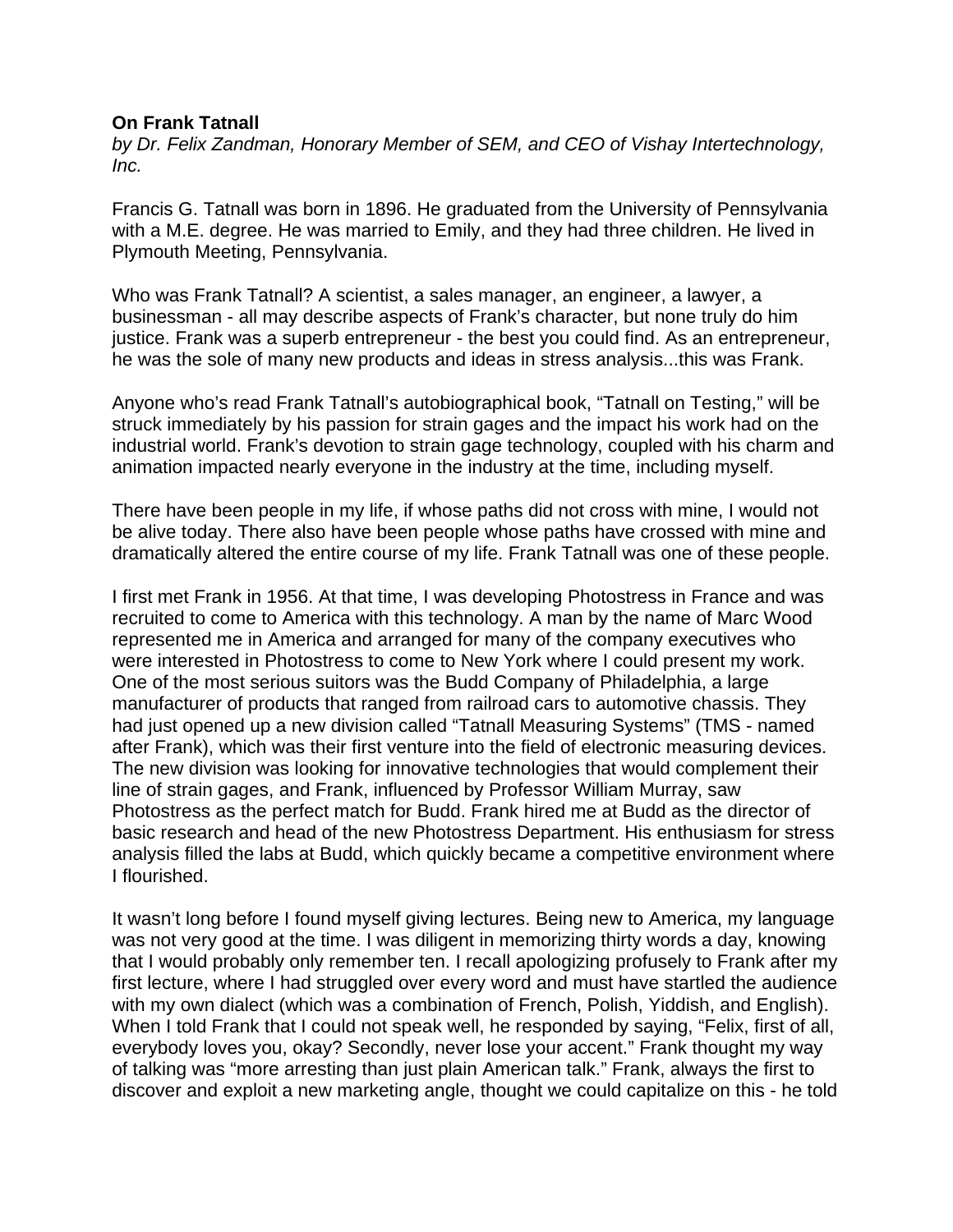me to make my accent as heavy as possible so that people would pay attention to what I was saying. I just had to be myself; no effort was needed. The adrenaline that pumped through our veins preceding each new technical development would carry us forward to the next development. It was a terrifically exhilarating work environment. But it soon ended within a few years when Frank was retired from Budd. Without Frank, the rush was gone - the soul of the company was absent, it became stale.

I was developing ideas for a new resistor that had the potential to be a real breakthrough in the electronics industry; Dan Post was involved in one facet of this new technology. For the second time in my life, I was overwhelmed with excitement about the possibilities this technology would have. Unfortunately, Budd's management was not interested in the development efforts of our small group. While Frank would have supported and fought for my ideas, I encountered only resistance from Budd's new generation of managers. When Budd gave a final refusal to fund my new project, I was left with no choice but to leave so that I could continue working with Dan Post on this technology. Frank, through his absence, had unwittingly influenced me to become my own boss, and the unfortunate situation at Budd became fortunate for me in the end. In 1962, I started my own company, Vishay, where I could manufacture strain gages with Jim Starr, at the Measurements Group Division of Vishay, and develop my ideas for foil resistors with Dan Post at the Foil Resistor Division of Vishay.

Frank's retirement was short-lived. After TMS was sold by Budd, Frank's loyalty to Budd ended and he came to work with me at Vishay until the age of 84 when he passed away. He often noticed that upon retirement, people felt obligated to serve the community in helpful ways. When he first retired from Budd, he was overwhelmed at the number of requests people had of him - to sit on committees, work on task groups, give lectures, and hold important appointments. Frank concluded that all these offers were nothing more than high-prestige, low-income positions, and he no longer obeyed society's retirement clock.

When I hired Frank at Vishay in the late 1960s, he was already acknowledged by many as the spiritual father of strain gages. Frank provided us with his wisdom, guidance, motivation, and charisma. He simply belonged at Vishay, and felt good being with us.

I never gave Frank a specific job description or role at Vishay. He was such an attribute in so many different areas, that I liked the freedom of being able to use him wherever his expertise was needed. What Frank was often best at was his outlook on life, both through his personal and business perspectives. Plus, he was superb in predicting what products would succeed and how to introduce them to the market.

Running a business was not easy for me. For the first time I found myself in danger of being trampled in the competitiveness of the industry. One day, Frank sat me down and shared an analogy with me that I am still reminded of today. "If you see a bull in the distance that is ready to charge at you, what do you do?" Frank asked. I think I might have responded by saying that I would most certainly close the door to block him out. "Wrong," replied Frank. "Open the door for the bull. You see, he will be so eager to run